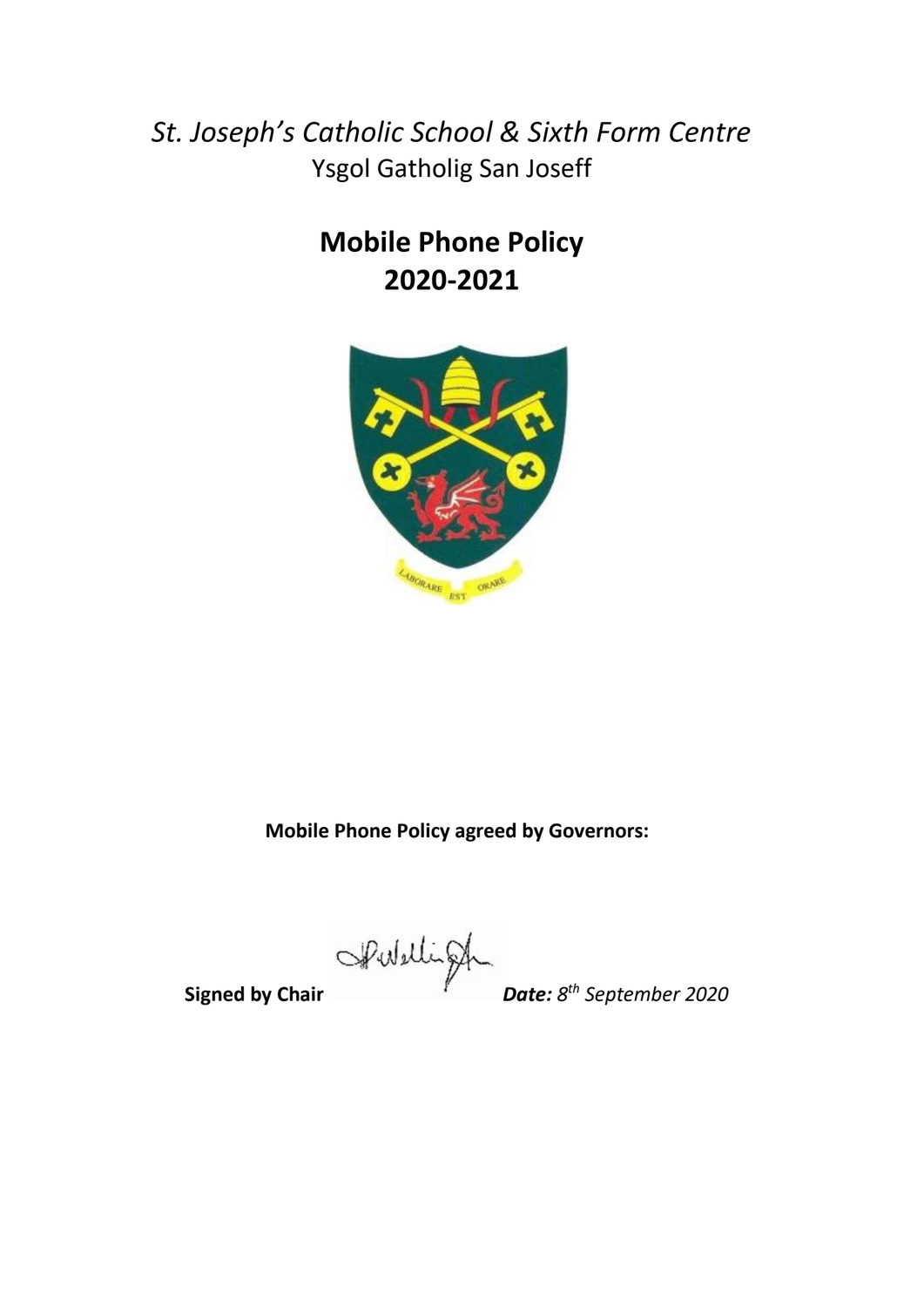### **Mobile Phones: A Policy for Pupils**

#### **1. Introduction**

1.1 The widespread ownership of mobile phones among young people requires that school administrators, teachers, students, parents and carers take steps to ensure that mobile phones are used responsibly. This policy is designed to ensure that potential issues involving mobile phones can be clearly identified and addressed, ensuring the benefits that mobile phones provide (such as increased safety) can continue to be enjoyed by our students.

1.2 The increasing sophistication of mobile phone technology presents issues for schools, particularly with regard to children's safety and wellbeing. The integration of cameras into phones and the accessibility of internet technology, for example, can lead to potential child protection and data protection issues. The high value of modern phones can also present a risk which is not necessary for young people.

1.3 Our core business of teaching and learning needs to be conducted in an environment free from unnecessary distractions or disruptions. Therefore, the school strongly discourages the bringing of mobile phones to school by pupils. Governors and staff at St Joseph's recognise that some children may need mobile phones when travelling unaccompanied to and from school. With this in mind, the following policy and procedures have been designed. The school is prepared to allow mobile phones on the premises but only within the parameters of the policy as stated below.

1.4 The term *parents* used in this policy should be interpreted to also include designated carers, guardians or other adults with specific responsibility for children.

1.5 The term *mobile phone* used in this policy should be interpreted to also include other personal electronic devices with similar features, connectivity and applications (e.g. tablets, smartwatches).

#### **2. Principles**

2.1 The staff and governors of St. Joseph's Catholic School & Sixth Form Centre recognise that many pupils and their families own a mobile phone. We also recognise that some parents request that their child brings a mobile phone to school for safety and security reasons on the way to and from school.

2.2 If parents take the judgement that their child needs to bring a mobile phone into school, either on a regular or occasional basis, they must complete and submit to school the 'Mobile Phone Agreement Form'. This will enable the school to have a full and accurate record of pupils who have a mobile device with them in school. Only pupils whose parents have submitted this form are allowed to have a phone in school. The form is available as an appendix of this policy and from the school office.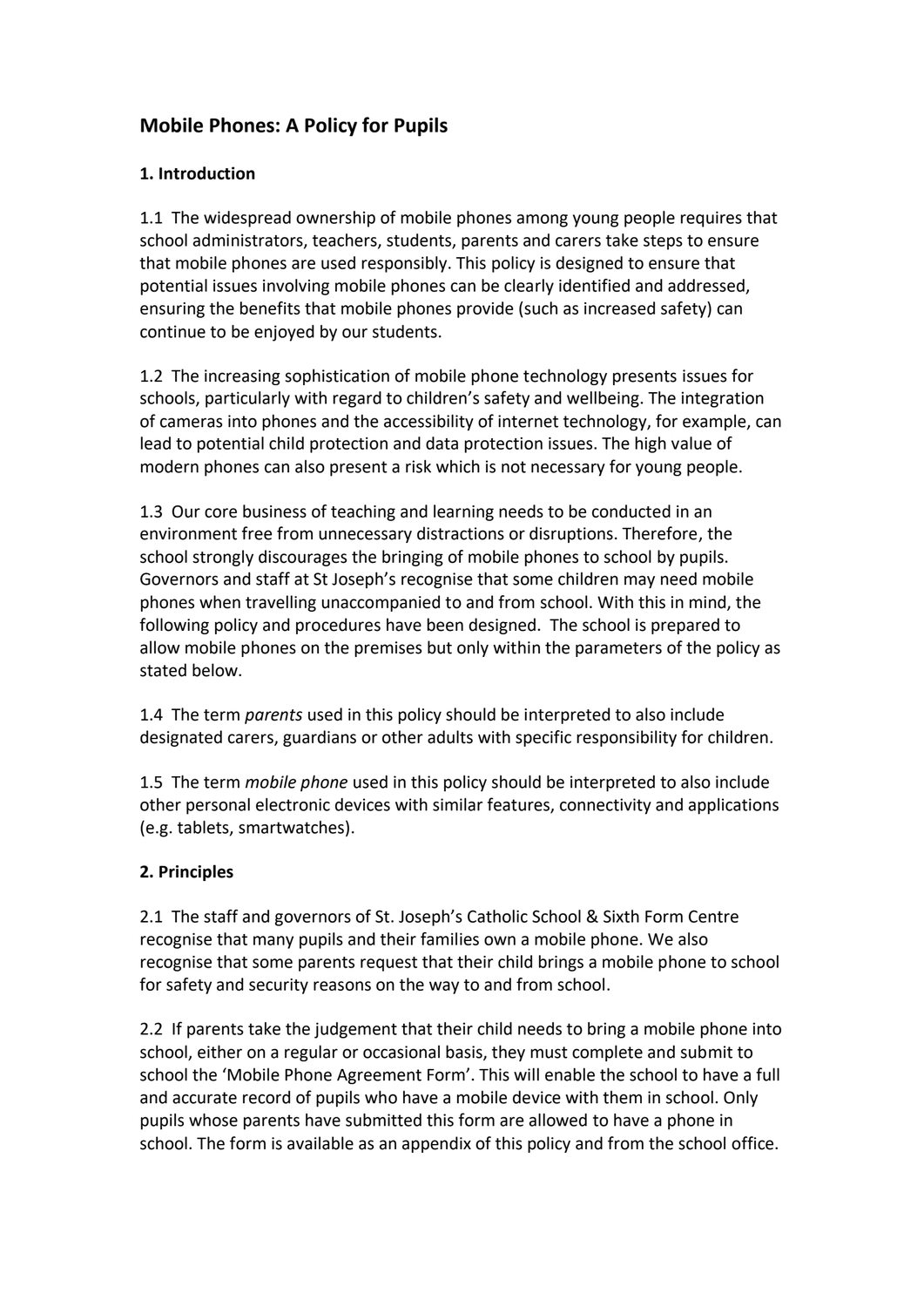2.3 Pupils who bring their mobile phone into school must switch off their phone on arrival at the school site. *The school site* refers to all areas of the school both inside and outside. The phone should remain switched off throughout the day and be kept out of sight (e.g. in their bag). *Throughout the school day* means exactly that. No distinction is made between form-time, lesson-time, break, lunchtime or afterschool activities. If a pupil urgently needs to use the phone whilst on the school site they must seek permission from their Head of Year or a member of the senior leadership team (SLT) and be supervised whilst using the phone. Alternatively, if a pupil needs to contact their parents, they may use the telephone in the school office. Such calls, however, should only be made in an emergency.

2.4 If, at the end of the day, a pupil needs to contact their parent using a mobile phone (e.g. to discuss collection), they may do this at the main school exit gates. They may remain on the school site but they must be at the gates. Pupils are not permitted to bring out their phones until they reach the school gates.

2.5 As usual, if parents want to contact their child or pass on a message to them during the school day, they should contact the school office and not their child's mobile device. Parents are reminded that in cases of emergency, the school office remains the appropriate point of contact and staff will ensure your child is reached quickly and assisted in any relevant way. Passing on messages through school reception also reduces the likelihood of disrupting lessons inadvertently.

2.6 Pupils who use a mobile or other device on the school site without permission will be required to hand over their phone to a member of staff. An appropriate sanction will follow (see below  $-3$ ). Pupils will also be required to hand over their phone if a member of staff suspects that a mobile phone contains unsuitable material, that pupils have taken photographs on the site or that they have used phones for any form of bullying. In circumstances where there is a suspicion that the material on the mobile may provide evidence relating to a criminal offence, then appropriate action will be taken which may involve the police. *[It should be noted that it can be a criminal offence to use a mobile phone to menace, harass or offend another person.]*

2.7 Sixth Form students are allowed to bring their mobile phones to school and may use them respectfully in the Sixth Form common rooms. These are the only locations on the school site that they may choose to use their mobile phones. Sixth Form students must comply with the principles set out above in relation to all other areas of the school. However, teachers of sixth-form classes *only* may request special permission from the headteacher to allow sixth-form students to make use of their personal mobile technology for specific educational activity (e.g. research) in a clearly controlled way. Each request will be assessed on its own merits and general principles may not be formulated on the basis of any previous permissions.

2.8 Pupils remain responsible for their own property and will bear the responsibility of any losses should they choose to bring a mobile phone to school. Parents should be aware if their child takes a mobile phone to school, it is assumed that household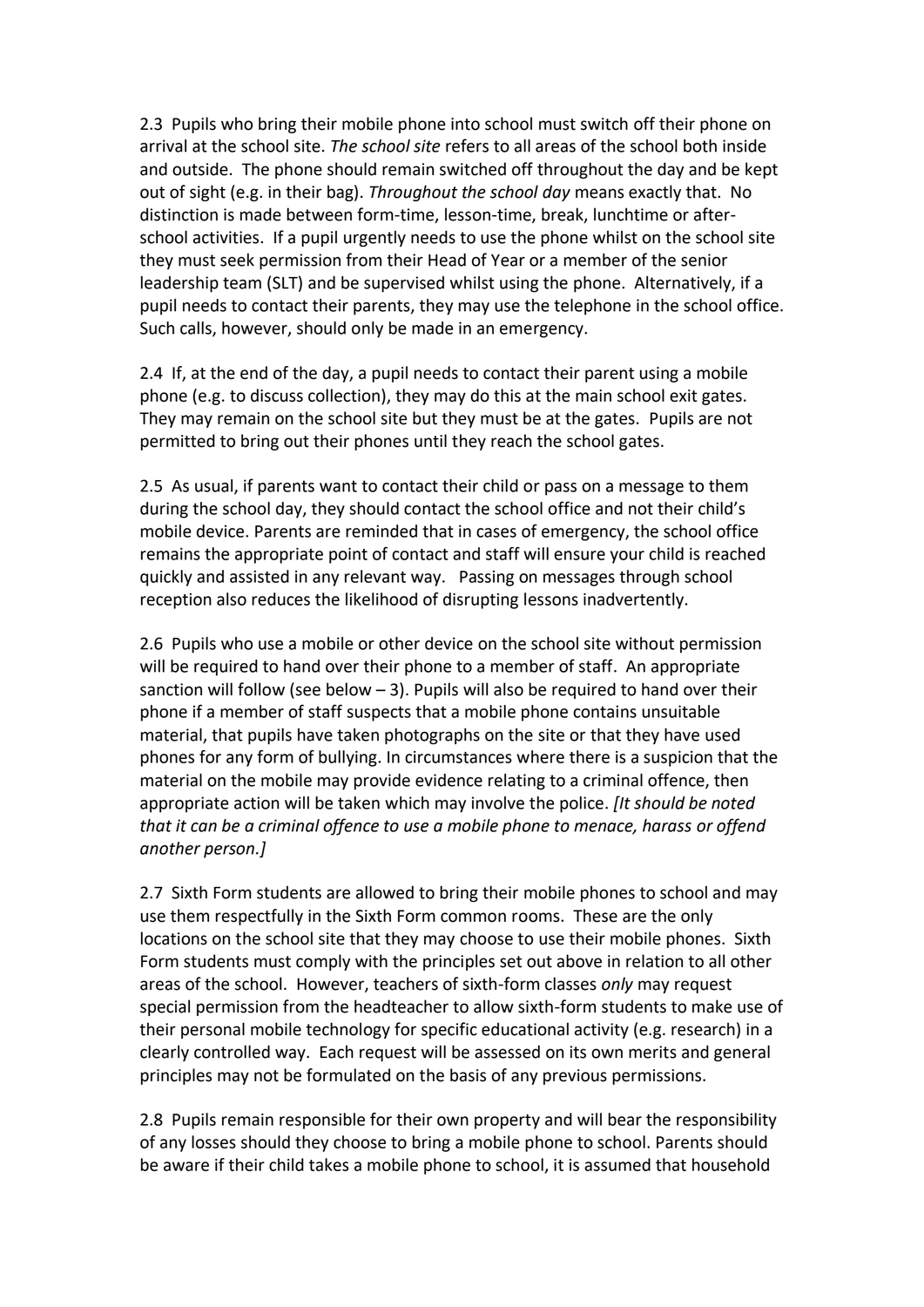or specialised insurance will provide the required cover in the event of loss or damage. The school accepts no responsibility for replacing lost, stolen or damaged mobile phones.

#### **3. Sanctions**

3.1 If a pupils infringes the principles set out in this policy, their mobile phone will be confiscated by the teacher and taken to a secure place within the school office. The pupil will be able to collect the mobile phone at the end of the school day. The pupil will be placed in detention (breaktime or lunchtime). The incident will be recorded and parents notified.

3.2 A repeated infringement will lead to the mobile phone being retained by the school for a parent to collect. Parents will need to speak with a member of the senior management team. The pupil will be placed in detention for a further session. The incident will be recorded.

3.3 Further infringements of the mobile phone principles will result in a ban on bringing a mobile phone onto the school site. In addition, the pupil will spend a day studying in our inclusion room, away from their regular classes.

3.4 Where infringement is frequent and persistent or where pupils have used their mobile phones to film or record members of staff or pupils, or used their mobile phones for malicious activity that humiliates, embarrasses or causes offence, then pupils will receive sanctions that are more substantial. Such sanctions are likely to include a fixed-term or even permanent exclusion. Refusal to comply with this policy will not be tolerated and will be considered a serious breach of the school's discipline code. An alleged criminal incident may be referred to the police for investigation. In such serious cases, the parent would be notified immediately.

3.5 Sixth Form students who infringe the principles set out in this policy will also be subject to the sanctions identified above.

#### **4. Trips**

4.1 The principles stated above will also apply to pupils taking part in school sports fixtures and routine educational visits. Pupils who need to contact their parents during or at the end of a fixture or visit (e.g. in relation to collection) must seek permission from the supervising member of staff who will supervise the call.

4.2 In the case of special reward or residential trips in the UK or overseas, consideration will be given to mobile phones being allowed. This will be reviewed on a trip-by-trip basis.